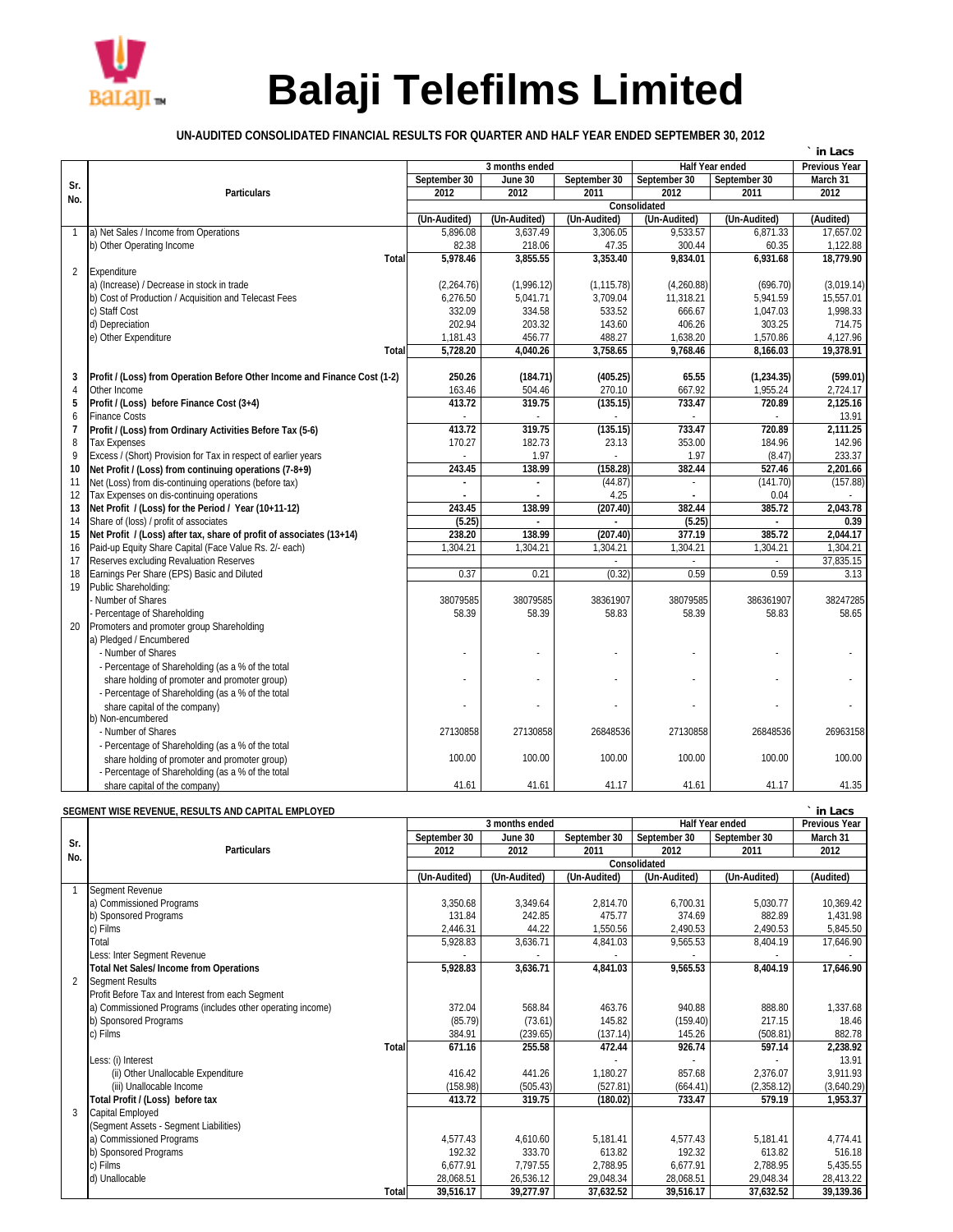## **BALAJI TELEFILMS LIMITED**

|              |                                      | <b>Consolidated Balance Sheet</b> |                         |  |  |  |
|--------------|--------------------------------------|-----------------------------------|-------------------------|--|--|--|
|              | <b>PARTICULARS</b>                   | As at September 30,<br>2012       | As at March 31,<br>2012 |  |  |  |
|              |                                      | in Lacs                           | in Lacs                 |  |  |  |
| A            | <b>EQUITY AND LIABILITIES</b>        |                                   |                         |  |  |  |
|              |                                      |                                   |                         |  |  |  |
| 1            | Shareholders' funds                  |                                   |                         |  |  |  |
|              | Share capital<br>(a)                 | 1,304.21                          | 1,304.21                |  |  |  |
|              | Reserves and surplus<br>(b)          | 38,211.96                         | 37,835.15               |  |  |  |
|              |                                      | 39,516.17                         | 39,139.36               |  |  |  |
|              |                                      |                                   |                         |  |  |  |
| $\mathbf{2}$ | <b>Current liabilities</b>           |                                   |                         |  |  |  |
|              | (a)<br>Trade payables                | 2,826.45                          | 2,149.40                |  |  |  |
|              | Other current liabilities<br>(b)     | 685.37                            | 1,025.67                |  |  |  |
|              | Short-term provisions<br>(c)         | 5.91<br>3,517.73                  | 161.58                  |  |  |  |
|              |                                      |                                   | 3,336.65                |  |  |  |
|              | <b>TOTAL</b>                         | 43,033.90                         | 42,476.01               |  |  |  |
|              |                                      |                                   |                         |  |  |  |
| B            | <b>ASSETS</b>                        |                                   |                         |  |  |  |
|              | 1 Non-current assets                 |                                   |                         |  |  |  |
|              | (a)<br><b>Fixed assets</b>           |                                   |                         |  |  |  |
|              | Tangible assets<br>(i)               | 2,982.10                          | 3,179.28                |  |  |  |
|              | (ii)<br>Capital work-in-progress     |                                   | 69.92                   |  |  |  |
|              |                                      | 2,982.10                          | 3,249.20                |  |  |  |
|              |                                      |                                   |                         |  |  |  |
|              | (b)<br>Non-current investments       | 3,168.78                          | 1,759.69                |  |  |  |
|              | (c)<br>Deferred tax assets (net)     | 80.23                             | 103.23                  |  |  |  |
|              | Long-term loans and advances<br>(d)  | 2,653.97                          | 2,523.89                |  |  |  |
|              |                                      | 8,885.08                          | 7,636.01                |  |  |  |
| $\mathbf 2$  | <b>Current assets</b>                |                                   |                         |  |  |  |
|              | <b>Current investments</b><br>(a)    | 17,610.40                         | 20,996.21               |  |  |  |
|              | (b)<br>Inventories                   | 8,563.75                          | 4,302.87                |  |  |  |
|              | (c)<br>Trade receivables             | 3,925.60                          | 3,381.70                |  |  |  |
|              | (d)<br>Cash and cash equivalents     | 643.98                            | 602.50                  |  |  |  |
|              | (e)<br>Short-term loans and advances | 3,234.33                          | 5,491.24                |  |  |  |
|              | Other current assets<br>(f)          | 170.76                            | 65.48                   |  |  |  |
|              |                                      | 34,148.81                         | 34,840.00               |  |  |  |
|              |                                      |                                   |                         |  |  |  |
|              | <b>TOTAL</b>                         | 43,033.90                         | 42,476.01               |  |  |  |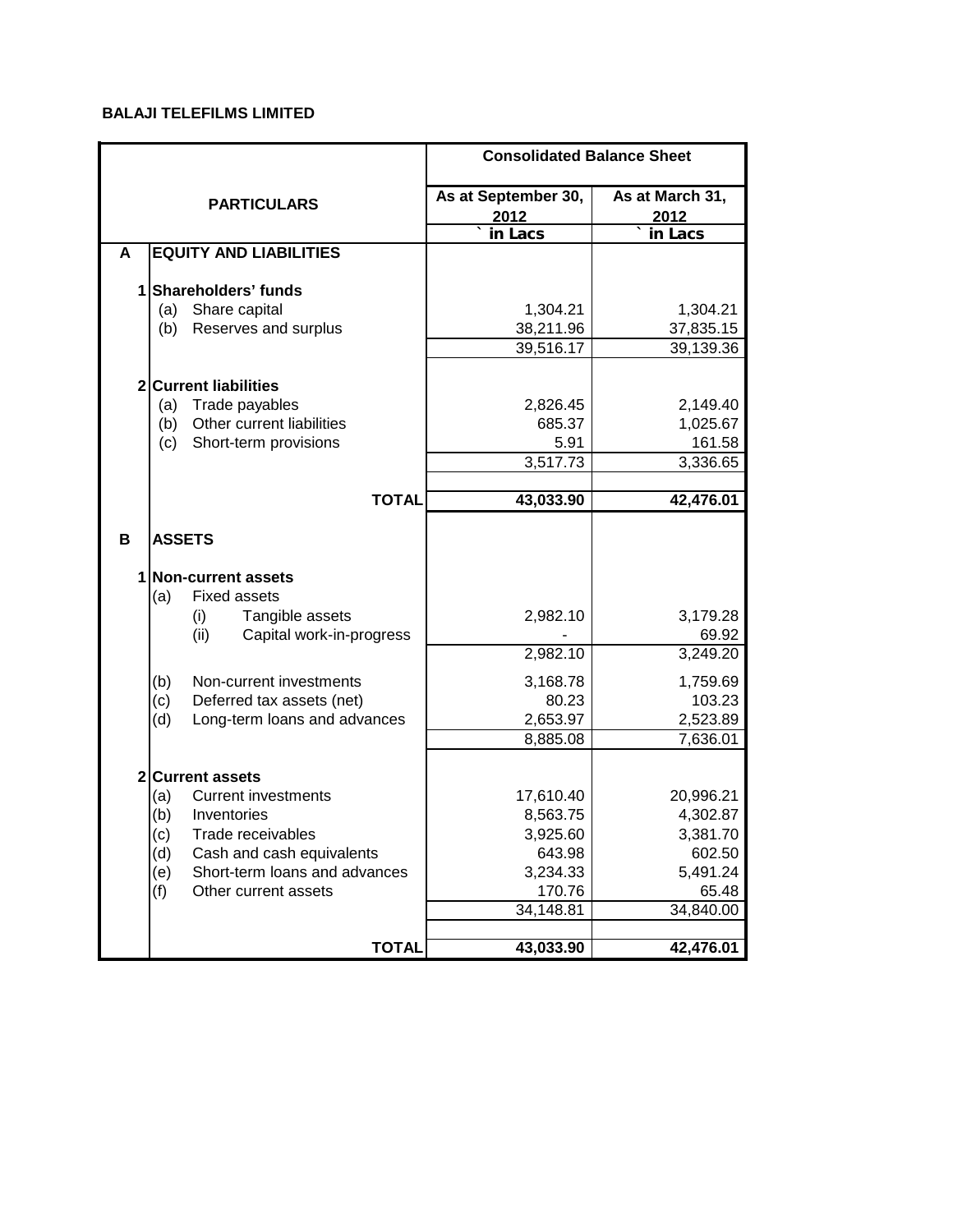## Notes:

- 1. The consolidated financial results of Balaji Telefilms Limited (the Company) have been prepared in accordance with Accounting Standard - 21 on "Consolidated Financial Statements". Financial results of the subsidiary company, Balaji Motion Pictures Limited and associate entities, IPB Capital Advisors LLP and Indus Balaji Education Capital Advisors LLP, have been consolidated with those of the Company.
- 2. During the previous year, the Company in accordance with the shareholders approval vide resolution passed through postal ballot has entered into binding business transfer agreements, to sell its Mobile and Education division for a consolidated sum of R 837.00 lacs on slump sale basis, based on fair value determined by an independent firm of Chartered Accountants. As per the terms of the agreements, the transactions would be effective on receipt of full consideration within a period not exceeding a period of 90 days from the date of the agreements. Accordingly, the net consideration of R 824.80 lacs has been accounted in the last quarter of the previous year as "other operating income".

| The disclosures as required by AS 24, on consolidated basis are as under: |
|---------------------------------------------------------------------------|
|---------------------------------------------------------------------------|

| <b>Particulars</b>                     | 3 Months Ended September 30, 2012 |                                        |              | 3 Months Ended September 30, 2011 |                                 | Half Year Ended September 30, 2012 |                                |                                 | Half Year Ended September 30, 2011 |                                |                                        | Year Ended March 31, 2012 |                         |                                        |           |
|----------------------------------------|-----------------------------------|----------------------------------------|--------------|-----------------------------------|---------------------------------|------------------------------------|--------------------------------|---------------------------------|------------------------------------|--------------------------------|----------------------------------------|---------------------------|-------------------------|----------------------------------------|-----------|
|                                        | Continuina<br>Operation           | <b>Disconti-</b><br>nuina<br>Operation | <b>Total</b> | Continuina<br><b>Operation</b>    | Disconti-<br>nuina<br>Operation | Total                              | Continuing<br><b>Operation</b> | Disconti-<br>nuina<br>Operation | Total                              | Continuina<br><b>Operation</b> | <b>Disconti-</b><br>nuina<br>Operation | Total                     | Continuing<br>Operation | Disconti-<br>nuina<br><b>Operation</b> | Total     |
| Turnover (net)                         | 5.978.46                          | $\overline{\phantom{a}}$               | 5.978.46     | 3.353.40                          | 256.52                          | 3.609.92                           | 9.834.01                       |                                 | 9.834.01                           | 6.931.68                       | 470.35                                 | 7.402.03                  | 18.779.90               | 661.97                                 | 19.441.87 |
| Other Income                           | 163.46                            | $\overline{\phantom{a}}$               | 163.46       | 270.10                            |                                 | 270.10                             | 667.92                         |                                 | 667.92                             | 1.955.24                       | $\overline{\phantom{a}}$               | .955.24                   | 2.724.17                |                                        | 2.724.17  |
| <b>Total Income</b>                    | 6.141.92                          |                                        | 6.141.92     | 3.623.50                          | 256.52                          | 3,880.02                           | 10.501.93                      |                                 | 10.501.93                          | 8,886.92                       | 470.35                                 | 9.357.27                  | 21.504.07               | 661.97                                 | 22.166.04 |
| <b>Total Expenditure</b>               | 5,728.20                          |                                        | 5.728.20     | 3,758.65                          | 301.39                          | 4.060.04                           | 9.768.46                       |                                 | 9.768.46                           | 8.166.03                       | 612.05                                 | 8.778.08                  | 19.392.82               | 819.85                                 | 20,212.67 |
| Profit / (Loss) before tax             | 413.72                            | $\bullet$                              | 413.72       | (135.15)                          | (44.87)                         | (180.02)                           | 733.47                         |                                 | 733.47                             | 720.89                         | (141.70)                               | 579.19                    | 2.111.25                | (157.88)                               | 1,953.37  |
| Provision for taxation                 | 170.27                            |                                        | 170.27       | 23.13                             | (4.25)                          | 27.38                              | 351.03                         |                                 | 351.03                             | 193.43                         | 0.04                                   | 193.47                    | (90.41)                 |                                        | (90.41)   |
| Share of (Loss) / profit of associates | (5.25)                            |                                        | (5.25)       | ٠                                 |                                 |                                    | (5.25)                         | $\overline{\phantom{a}}$        | (5.25)                             | ٠                              |                                        |                           | 0.39                    | ٠                                      | 0.39      |
| (Loss) / Profit after tax              | 238.20                            | $\bullet$                              | 238.20       | (158.28)                          | (40.62)                         | (207.40)                           | 377.19                         |                                 | 377.19                             | 527.46                         | (141.74)                               | 385.72                    | 2,202.05                | (157.88)                               | 2.044.17  |

**` in Lacs**

- 3. During the previous financial years, the Company had received demand notices from the Office of the Commissioner of Service Tax, Mumbai aggregating to R 9,245.00 lacs (excluding interest and penalty) pertaining to Service tax for the period from April 2006 to March 2010 on exports made to one of the customers of the Company. On appeal, the matter pertaining to the period from April 2006 to March 2008 was adjudicated in favour of the Company. The Commissioner has further filed an appeal against the adjudication with the Customs, Excise & Service Tax Appellate Tribunal. The matter is pending for hearing, including for the balance period from April 2008 to March 2010.
- 4. During the previous financial years, the Company had received notices of demand from the Department of Sales Tax, Government of Maharashtra, to the extent of R 17,107.87 lacs (including interest and penalty) pertaining to the years 2000 to 2004. The department has sought to tax the Sales revenue of the Company under the 'Commissioned Programs' category to Sales tax under the Bombay Sales Tax Act, 1959. The Company has appealed against the said order of the Sales Tax Officer to the Deputy Commissioner (Appeals) and the same is pending adjudication.
- 5. There were no Investors Complaints pending at the beginning of the quarter. The Company has received 6 complaints from the investors during the quarter ended September 30, 2012 and all the complaints were disposed off during the quarter. There were no complaints lying unsolved at the end of the quarter.